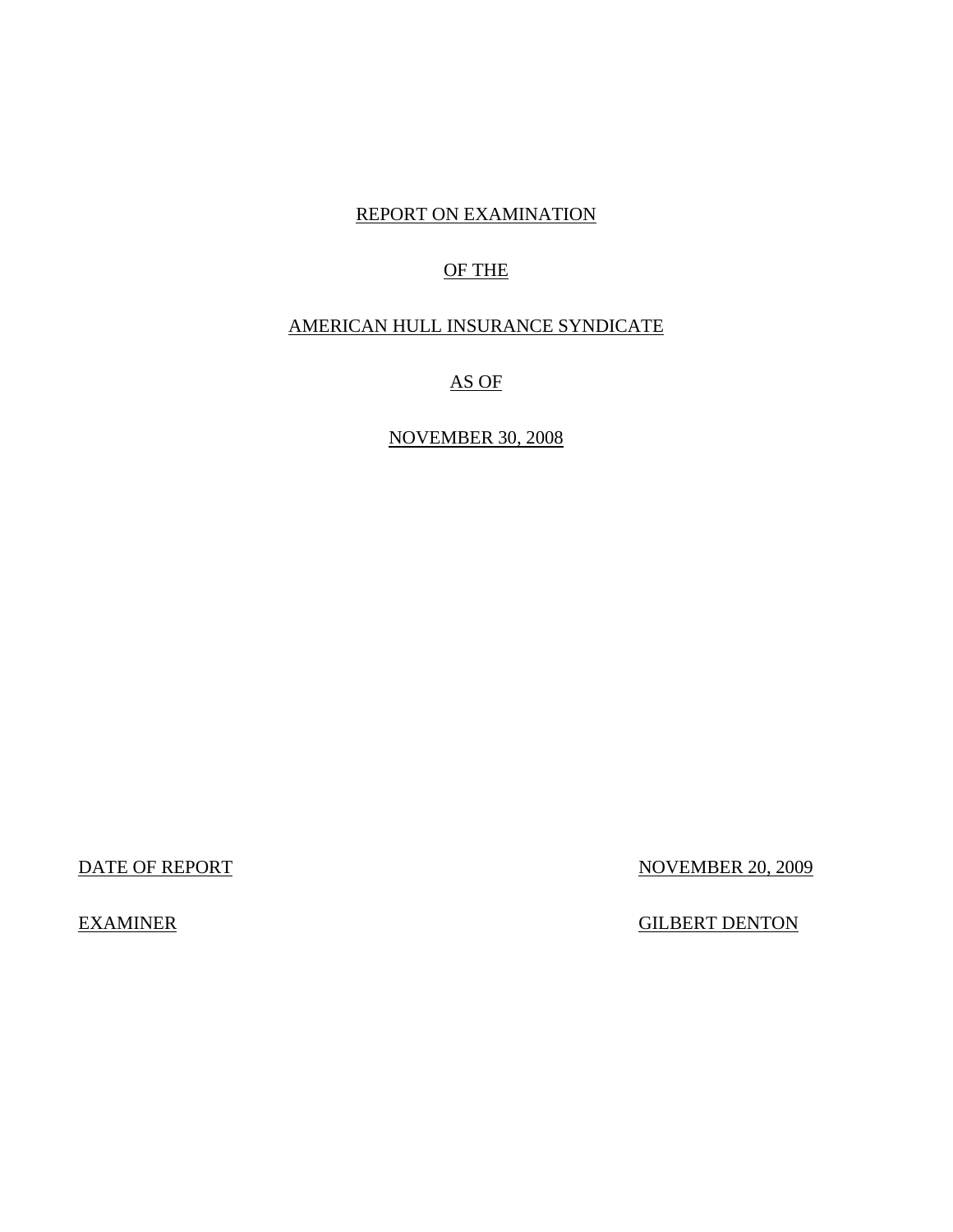# TABLE OF CONTENTS

# **ITEM NO.**

### PAGE NO.

| $\mathbf{1}$ | Scope of examination                                                                                                                                                                  |                                 |
|--------------|---------------------------------------------------------------------------------------------------------------------------------------------------------------------------------------|---------------------------------|
| 2.           | <b>Description of Company</b>                                                                                                                                                         | 2                               |
|              | A. Management<br>B. Syndicate agreement<br>C. Syndicate members<br>D. Territory and plan of operation<br>E. Reinsurance<br>F. Significant operating ratios<br>G. Accounts and records | 3<br>4<br>4<br>5<br>6<br>6<br>6 |
| 3.           | <b>Financial statements</b>                                                                                                                                                           | 8                               |
|              | A. Balance sheet<br>B. Underwriting and investment exhibit                                                                                                                            | 8<br>9                          |
| 4.           | Losses and loss adjustment expenses                                                                                                                                                   | 10                              |
| 5.           | Compliance with prior report on examination                                                                                                                                           | 10                              |
| 6.           | Summary of comments and recommendations                                                                                                                                               | 11                              |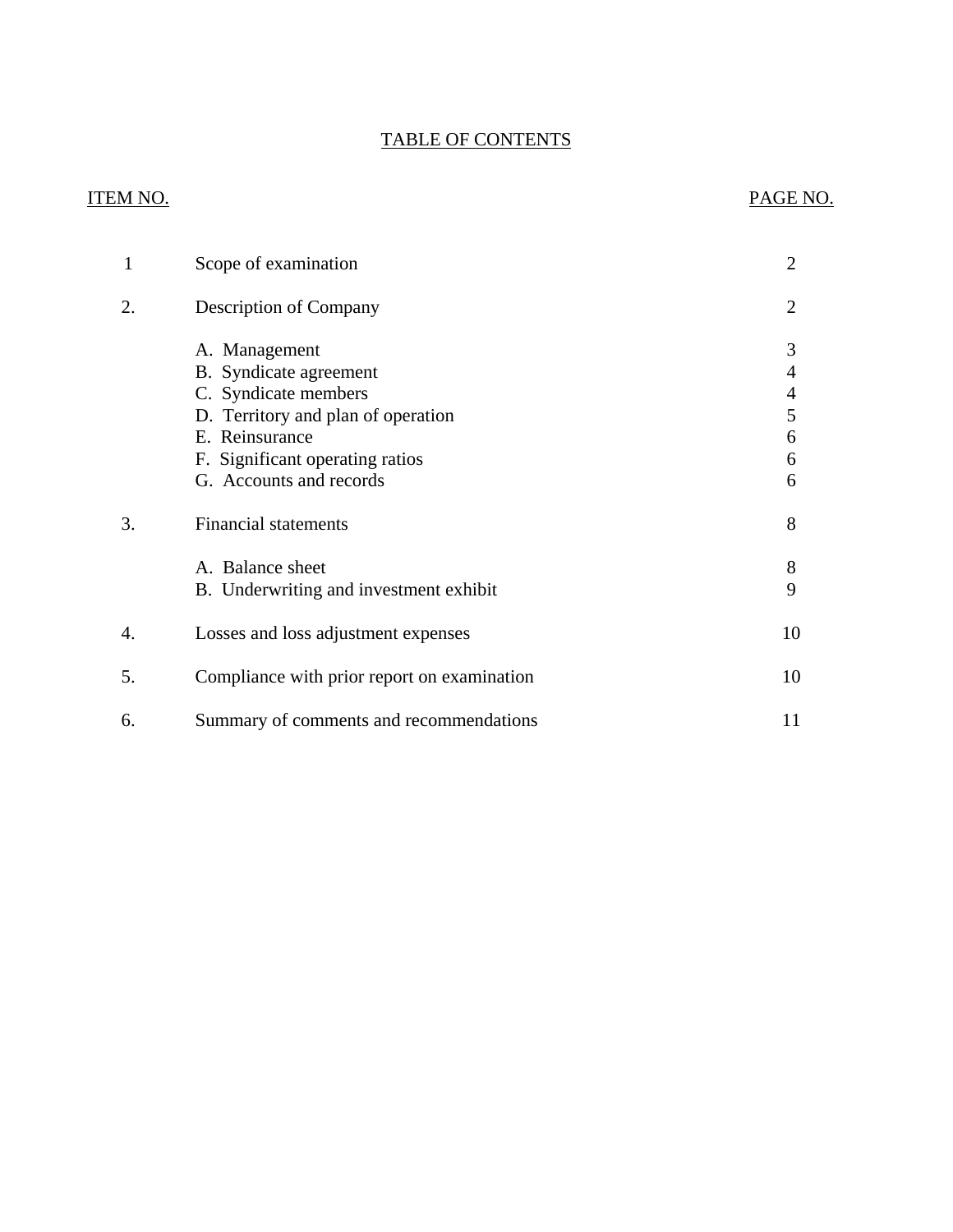

STATE OF NEW YORK INSURANCE DEPARTMENT 25 BEAVER STREET NEW YORK, NEW YORK 10004

November 20, 2009

Honorable James J. Wrynn Superintendent of Insurance Albany, New York 12257

Sir:

Pursuant to the requirements of the New York Insurance Law, and in compliance with the instructions contained in Appointment Number 30359, dated June 24, 2009, attached hereto, I have made an examination into the condition and affairs of the American Hull Insurance Syndicate as of November 30, 2008 and respectfully submit the following report thereon.

Wherever the term "Syndicate" appears herein, it should be understood to indicate the American Hull Insurance Syndicate.

Whenever the term "Department" appears in this report, it should be understood to mean the New York State Insurance Department.

The examination was conducted at the Syndicate's home office located at 30 Broad Street, New York, New York 10004.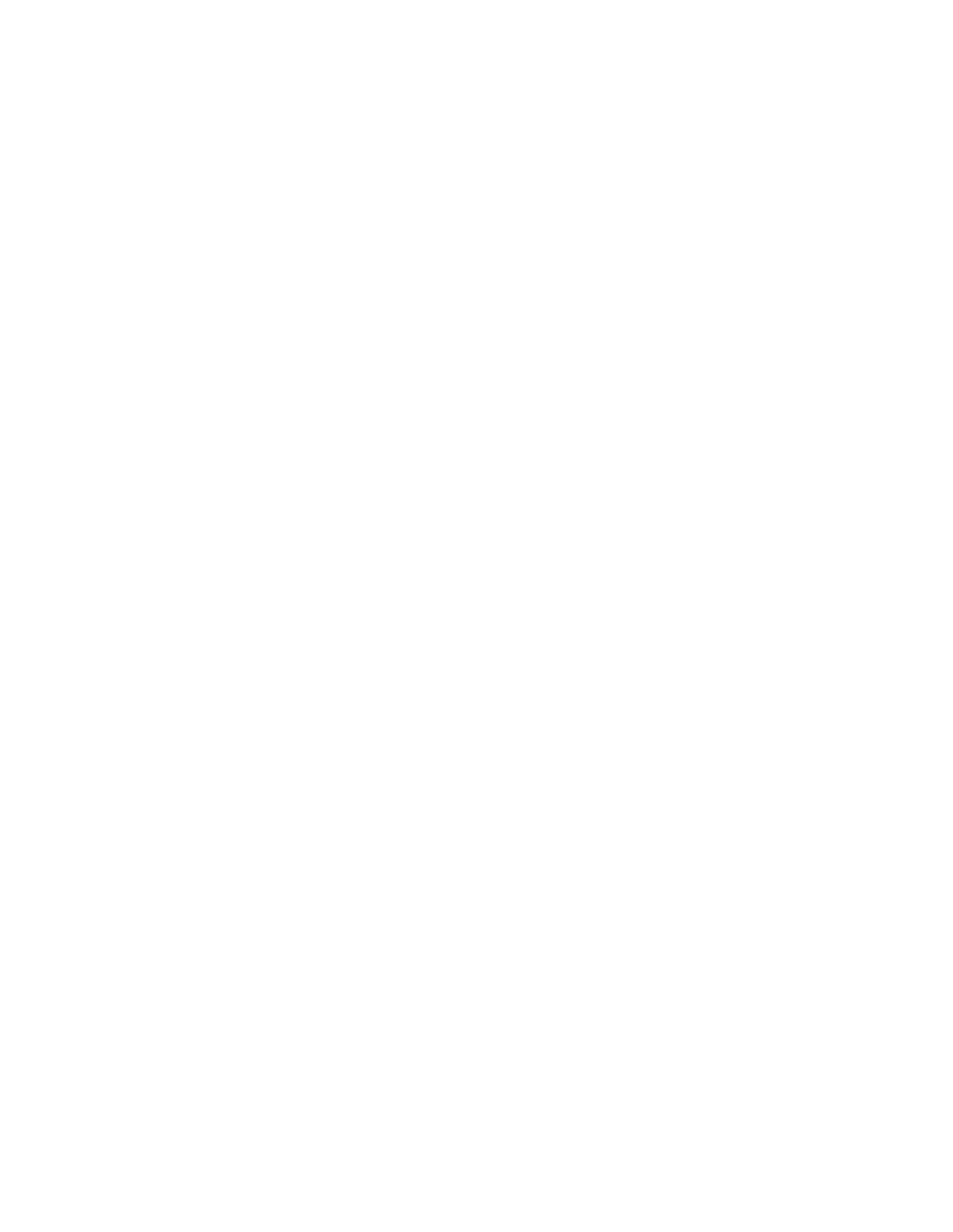#### 1. **SCOPE OF EXAMINATION**

<span id="page-4-0"></span>The prior examination was conducted as of November 30, 2000. The current examination covers the eight-year period from December 1, 2000 through November 30, 2008, and was limited in its scope to a review or audit of only those balance sheet items considered by this Department to require analysis, verification or description, including: invested assets, inter-company balances, loss and loss adjustment expense reserves and the provision for reinsurance. The examination included a review of income, disbursements and the Syndicate's records deemed necessary to accomplish such analysis or verification and utilized to the extent deemed appropriate, work performed by the Syndicate's independent public accountants.

A review was also made to ascertain what action was taken by the Syndicate with regard to comments and recommendations contained in the prior report on examination.

This report on examination is confined to financial statements and comments on those matters which involve departures from laws, regulations or rules, or which are deemed to require explanation or description.

The Syndicate does not retain assets corresponding to the amount of its liabilities. As a result, the financial statements contained in this report demonstrate an excess of liabilities over assets. The subscribers are held accountable for the resulting deficiency.

#### **2. DESCRIPTION OF SYNDICATE**

The American Hull Insurance Syndicate is an unincorporated association of insurance companies ("subscribers") authorized to transact the business of marine insurance, and is the successor syndicate to the American Marine Insurance Syndicate "C", organized in June 1920. Since that time, various intervening syndicates have been organized and liquidated. The American Marine Insurance Syndicate "C" was advocated by the Committee on the Merchant Marine and Fisheries of the House of Representatives of the United States Congress and the United States Shipping Board, to encourage, strengthen, and extend the American Merchant Marine, foreign trade, and American marine insurance.

The present syndicate, American Hull Insurance Syndicate, was organized in 1920, and continues the interests and subject matters of insurance, adhering to the original intention of the Congress of the United States.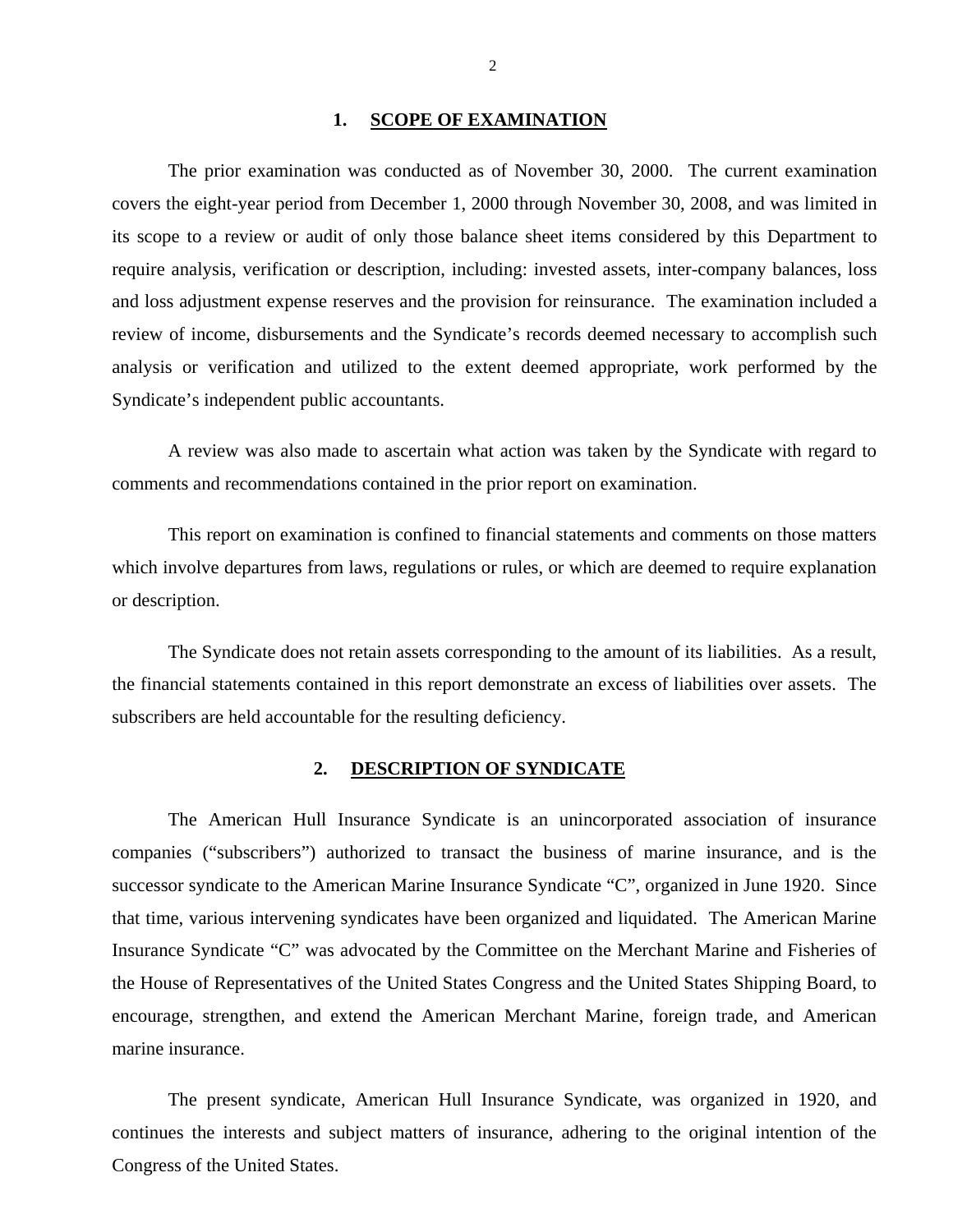The Syndicate consists of "issuing subscribers" and "reinsuring subscribers," which are insurance and reinsurance companies authorized to write marine insurance within the United States. Issuing subscribers are those who subscribe to policies issued by the Syndicate, while reinsuring subscribers provide quota share reinsurance. The subscribers severally, but not jointly accept, adopt and bind themselves in respect to all risks bound and underwritten by the Syndicate to the extent of their participation. The Syndicate agreement provides that each of the subscribers maintain a deposit with the Syndicate to be used as a contingency reserve fund for the payment of losses, return premiums and refunds prior to their collection from the subscribers. In addition, there is a contingency reserve which represents liabilities of the subscribers who have either withdrawn from or have reduced their underwriting participation in the Syndicate.

A. Management

The business and affairs of the Syndicate are the responsibility of the board of managers, which consists of one representative for each subscriber.

As of November 30, 2008, the board of managers and the Syndicate members were as follows:

| Subscriber                                 | Representative       |  |
|--------------------------------------------|----------------------|--|
| The Northern Assurance Company of America  | Mr. Robert Gallagher |  |
| <b>General Reinsurance Corporation</b>     | Mr. Justin Gardner   |  |
| St. Paul Fire and Marine Insurance Company | Mr. Richard DeSimone |  |
| American Alternative Insurance Corporation | Mr. Robert Huffert   |  |
| American Agricultural Insurance Company    | Mr. Virgil Maxwell   |  |

A review of the minutes of the board of managers' meetings held during the eight-year examination period indicated that all meetings were well attended.

The following were the principal officers of the Syndicate as of November 30, 2008: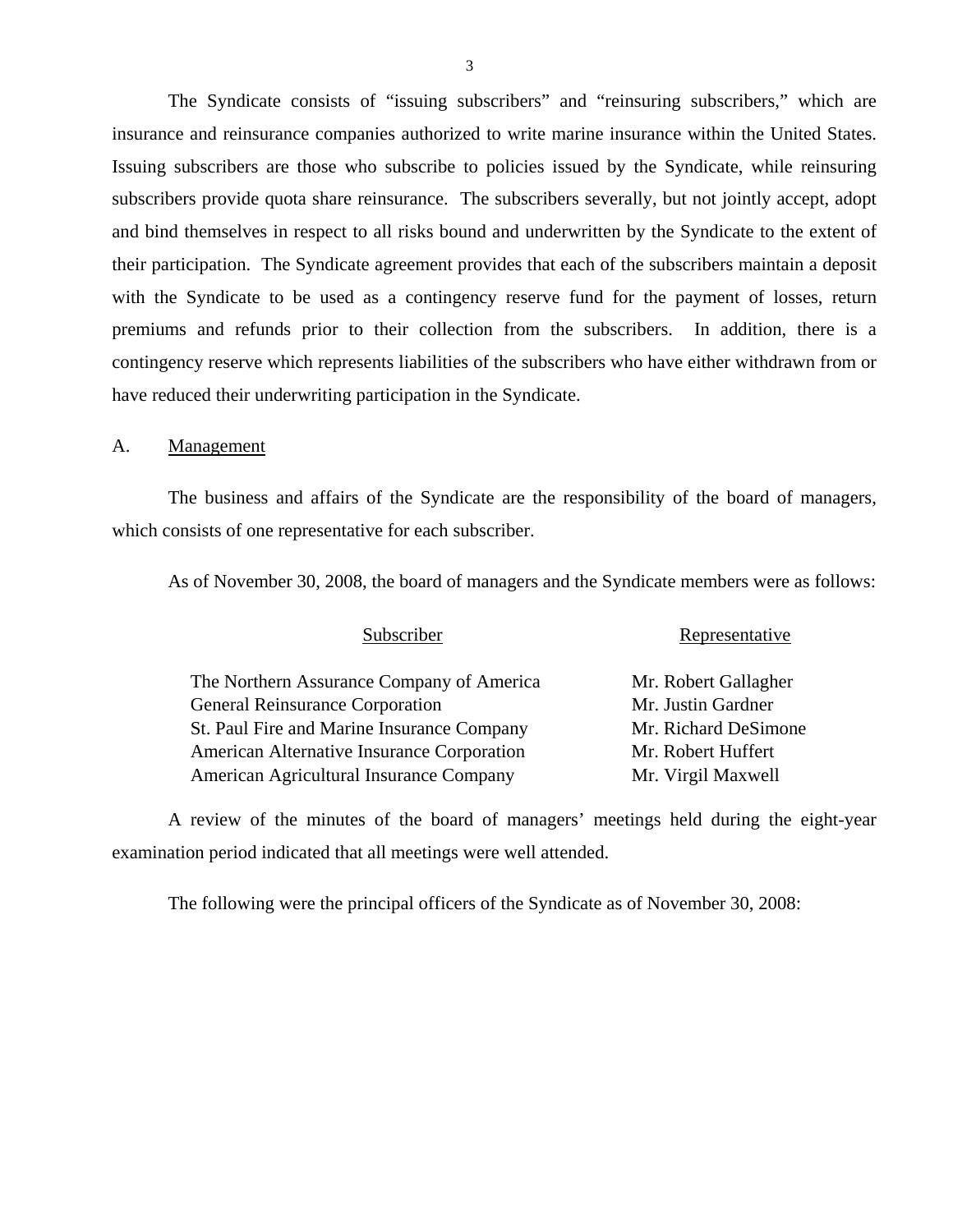<span id="page-6-0"></span>

| Name                    | Title                                        |
|-------------------------|----------------------------------------------|
| Robert V. Huffert       | Chairman of the Board                        |
| <b>Richard Desimone</b> | Vice Chairman of the Board                   |
| Fred C. Robertie        | President & Chief Executive Officer          |
| <b>Timothy Collier</b>  | Senior Vice President & Managing Underwriter |
| Brian J. Sales          | Senior Vice President & Claims Manager       |
| Warren C. Dietz         | Vice President, Chief Financial Officer &    |
|                         | Corporate Administrative Secretary           |
| Dianne F. Bawers        | Secretary & Assistant Claims Manager         |

#### B. Syndicate Agreement

The Syndicate conducts business for and on behalf of the subscribers, under the provisions of the Syndicate agreement. The subscribers execute an individual power of attorney authorizing the board of managers, the Syndicate's members, and the Syndicate underwriters to obligate and bind the subscribers under the terms of the agreement. The original 1920 agreement has been amended and /or restated numerous times since then.

#### C. Syndicate Members

The Syndicate members, ("subscribers"), are insurance companies authorized to write marine insurance in New York State. Subscribers are divided into two groups, designated as the "issuing (direct) subscribers," those subscribers who subscribe to policies issued pursuant to the Syndicate agreement and the "reinsuring subscribers," those subscribers who provide quota share reinsurance of all policies accepted by the Syndicate. The issuing subscribers cede insurance to the reinsuring subscribers on a quota share basis.

It is stipulated in the Syndicate agreement, and noted on each policy, that the subscribers to the Syndicate do each insure severally, but not jointly, in the proportion, set forth against each subscriber. Nothing in the agreement shall preclude a subscriber from considering and accepting independently, for its own account, risks in respect to subject matter and interest as to which underwriting powers have been extended to the Syndicate. No subscriber may reinsure its own share of the Syndicate's risks without permission of the board managers.

As of November 30, 2008, the five subscribers to the Syndicate were as follows:

4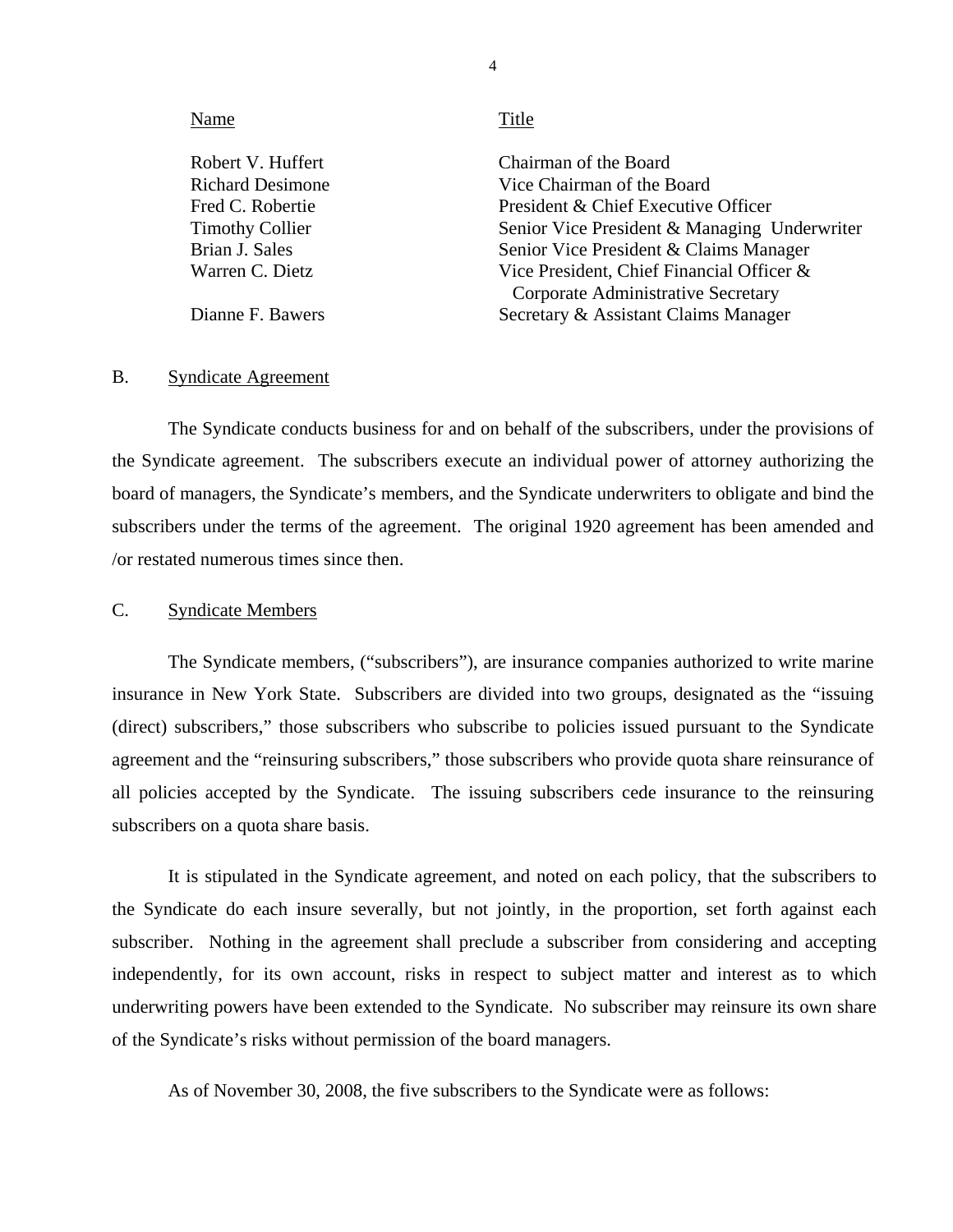| <b>Subscribers</b>                         | Percentage |
|--------------------------------------------|------------|
| The Northern Assurance Company of America  | 15.00%     |
| <b>General Reinsurance Corporation</b>     | 15.00%     |
| St. Paul Fire and Marine Insurance Company | 25.00%     |
| American Alternative Insurance Corporation | 40.00%     |
| American Agricultural Insurance Company    | 5.00%      |
| Totals                                     |            |

During the eight-year examination period two subscribers were admitted to the Syndicate and seven subscribers withdrew.

### D. Territory and Plan of Operation

The Syndicate's subscribers are authorized to write the kinds of marine risks as specified on Section 1113(a), paragraphs 20 and 21 of the New York Insurance Law.

As of November 30, 2008, the Syndicate through its licensed subscribers wrote insurance and reinsurance in the following jurisdictions:

#### **United States**

### New York Rhode Island Virginia

### Other Jurisdictions

|                | <b>Other Jurisdictions</b> |                           |
|----------------|----------------------------|---------------------------|
| Armenia        | Hong Kong                  | Peoples Republic of China |
| Azerbaijan     | Italy                      | Russia                    |
| <b>Belarus</b> | Japan                      | Saudi Arabia              |
| Bermuda        | Kazakhstan                 | South Korea               |
| <b>Brazil</b>  | Kyrgyzstan                 | Spain                     |
| Canada         | Latvia                     | Sweden                    |
| England        | Lithuania                  | Switzerland               |
| Estonia        | Malta                      | Taiwan                    |
| Finland        | Mexico                     | Tajikistan                |
| France         | Moldova                    | Turkey                    |
| Georgia        | Norway                     | Turkmenistan              |
| Germany        | Peru                       | Ukraine                   |
| Greece         | Poland                     | Uzbekistan                |
|                |                            | Venezuela                 |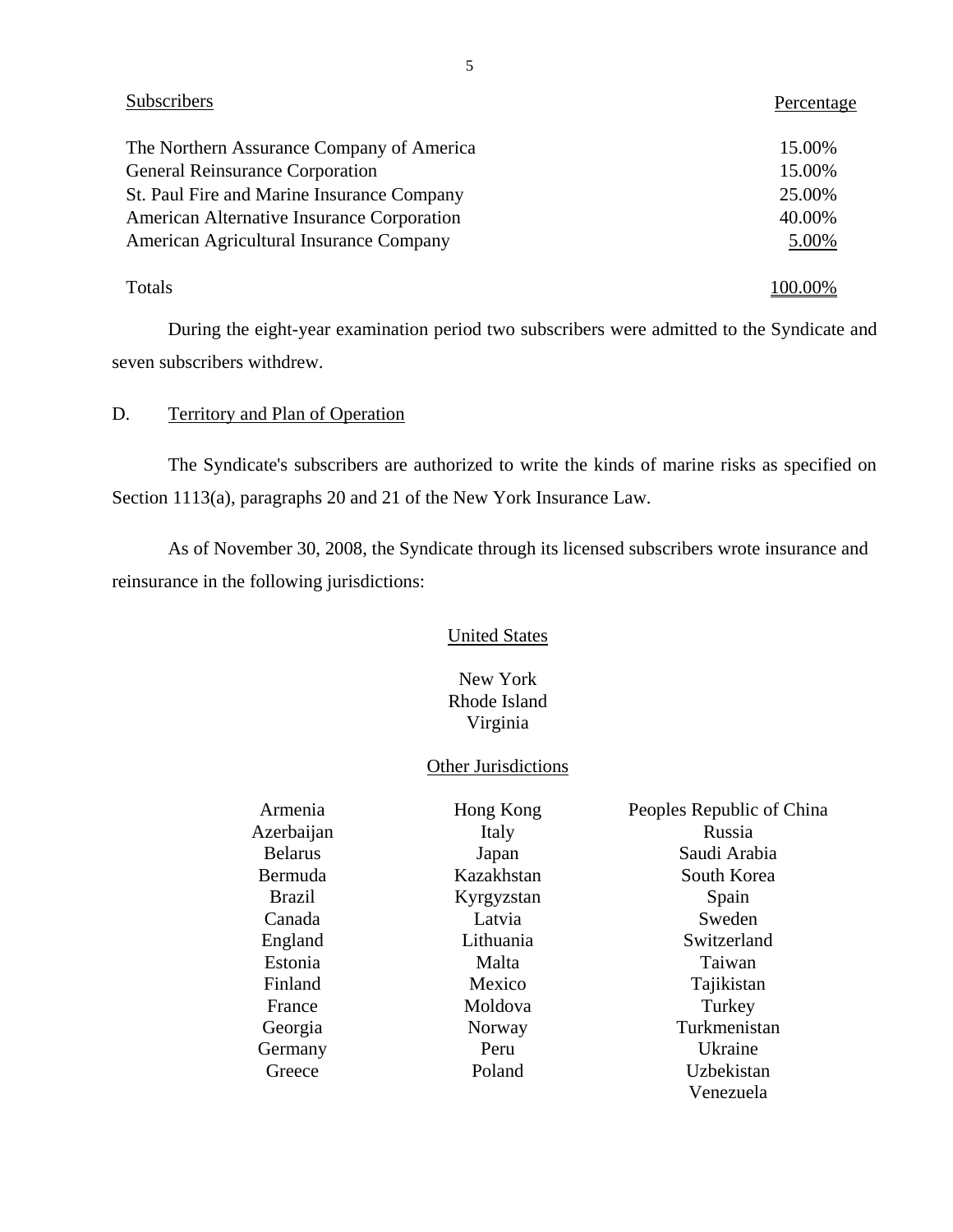E. Reinsurance

The Syndicate assumes no reinsurance. The information produced by the Syndicate, equivalent to an insurance company's Schedule F, accurately reflected its reinsurance transactions for the eight-year examination period.

As of November 30, 2008, the Syndicate had the following excess of loss reinsurance program in effect:

First layer: \$4,500,000 excess of \$3,000,000 any one event, limit \$13,500,000 any one agreement year.

Second layer: \$7,500,000 excess of \$7,500,000 any one event, limit \$15,000,000 any one agreement year.

The above contracts contained the required standard clauses, including the insolvency clauses required by Section 1308 of the New York Insurance Law.

#### F. Significant Operating Ratios

The underwriting ratios presented below are on an earned/incurred basis and encompass the five year examination period:

|                                                                      | Amounts                 | Ratios      |
|----------------------------------------------------------------------|-------------------------|-------------|
| Losses and Loss adjustment expenses incurred                         | \$36,285,299            | 60.4%       |
| Other underwriting expenses incurred<br>Net underwriting gain (loss) | 21,716,130<br>2,041,959 | 36.2<br>3.4 |
| Premiums earned                                                      | \$60,043,388            | 100.0%      |

#### G. Accounts and Records

The Syndicate does not prepare an annual statement in the form of the Fire and Casualty blank approved by the National Association of Insurance Commissioners ("NAIC"). It was recommended in the prior report that various exhibits and schedules be prepared in accordance with the NAIC blank. This would provide details of the amounts shown in the financial statement. In addition, it would serve as an internal check of amounts and balances from the general ledger to the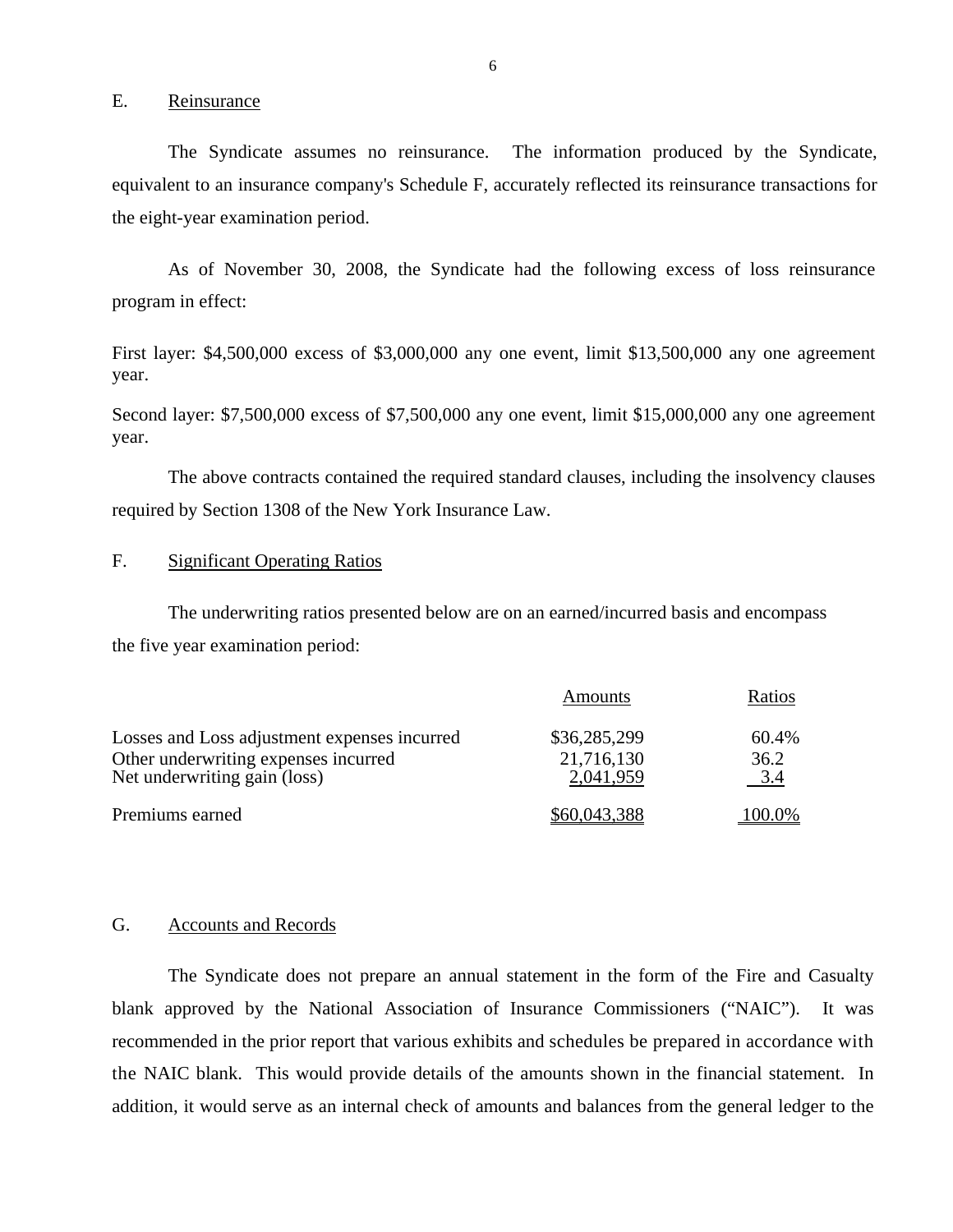financial statement. It is again recommended that the following schedules and exhibits be submitted to the Department on an annual basis:

- 1) A balance sheet showing assets (including assets not admitted), liabilities, and subscribers' accountability.
- 2) A statement of income similar to that included in the Underwriting and Investment Exhibit of the NAIC Blank.
- 3) An exhibit showing all expenses paid and incurred, allocated among loss adjustment expenses, other underwriting expenses, and investment expenses.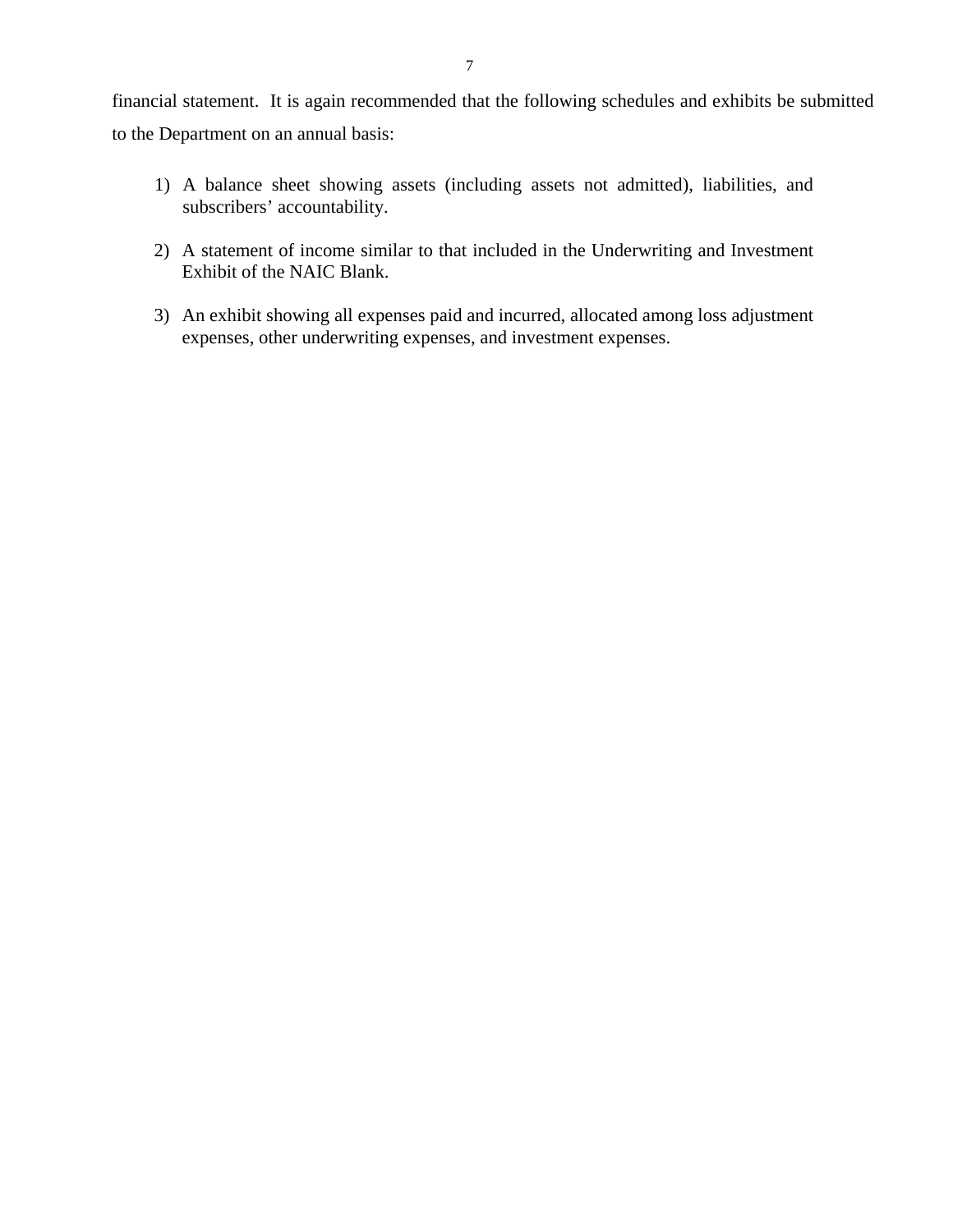### **FINANCIAL STATEMENTS**

### A. Balance Sheet

The following shows the assets, liabilities and the subscribers' accountability as determined by this examination and is the same as that reported by the Syndicate in its financial statement as of November 30, 2008.

| Assets                    | <b>Ledger Assets</b> | <b>Assets Not Admitted</b> | <b>Admitted Assets</b> |
|---------------------------|----------------------|----------------------------|------------------------|
| Cash and cash equivalents | \$3,100,240          |                            | \$3,100,240            |
| Premiums receivable       | 2,103,663            | 139,102                    | 1,964,561              |
| Payments not allocated    | 598,227              |                            | 598,227                |
| Reinsurance recoverable   | 31,855               |                            | 31,855                 |
| Other assets              | 134,242              |                            | 134,242                |
| Total assets              | \$5,968,227          | \$139,102                  | \$5,829,125            |

### **Liabilities**

| Losses and loss adjustment expenses<br>Unearned premiums<br>Contingency Reserve Fund | \$13,514,636<br>5,094,119<br>12,448 |
|--------------------------------------------------------------------------------------|-------------------------------------|
| <b>Total liabilities</b>                                                             | \$18,621,203                        |
| Subscribers' accountability                                                          | (12,792,078)                        |
| Total liabilities and subscribers' accountability                                    | \$5,829,125                         |

NOTE: As an association, the Syndicate does not file a Federal Income Tax return.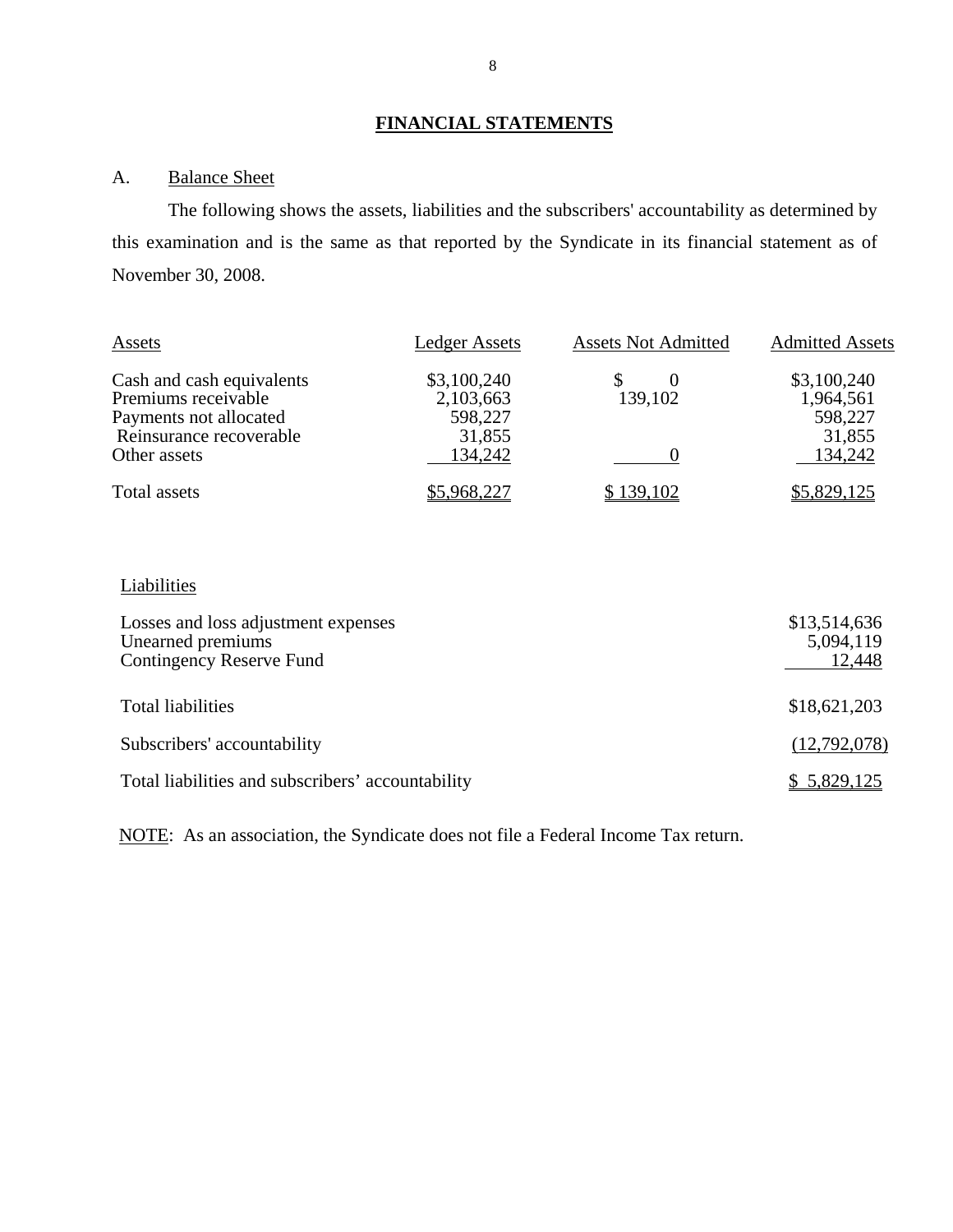### B. Underwriting and Investment Exhibit

The subscribers' accountability increased \$10,871,753 during the eight-year examination period, December 1, 2000 through November 30, 2008, detailed as follows:

# Statement of Income

|                            | \$60,043,388 |
|----------------------------|--------------|
|                            |              |
| \$36,285,299<br>21,716,130 |              |
|                            | 58,001,429   |
|                            | \$2,041,959  |
|                            |              |
|                            | 391,610      |
|                            | \$2,433,569  |
|                            |              |

# Change in Subscribers' Accountability

|                                                                                  | Gains                             | Losses         |                |
|----------------------------------------------------------------------------------|-----------------------------------|----------------|----------------|
| Subscribers' accountability per report on<br>examination as of November 30, 2000 |                                   |                | \$(23,663,831) |
| Net income<br>Change in non-admitted assets<br>Provision for reinsurance         | 2,433,569<br>187,267<br>1,869,933 | \$<br>$\theta$ |                |
| Net remittances to and from subscribers                                          | 6,380,984                         |                |                |
| Total gains and losses                                                           | 10,871,753<br>S.                  | $\mathbb{S}^-$ |                |
| Net increase in Subscribers' accountability                                      |                                   |                | \$10,871,753   |
| Subscribers' accountability per report on<br>examination as of November 30, 2008 |                                   |                |                |

9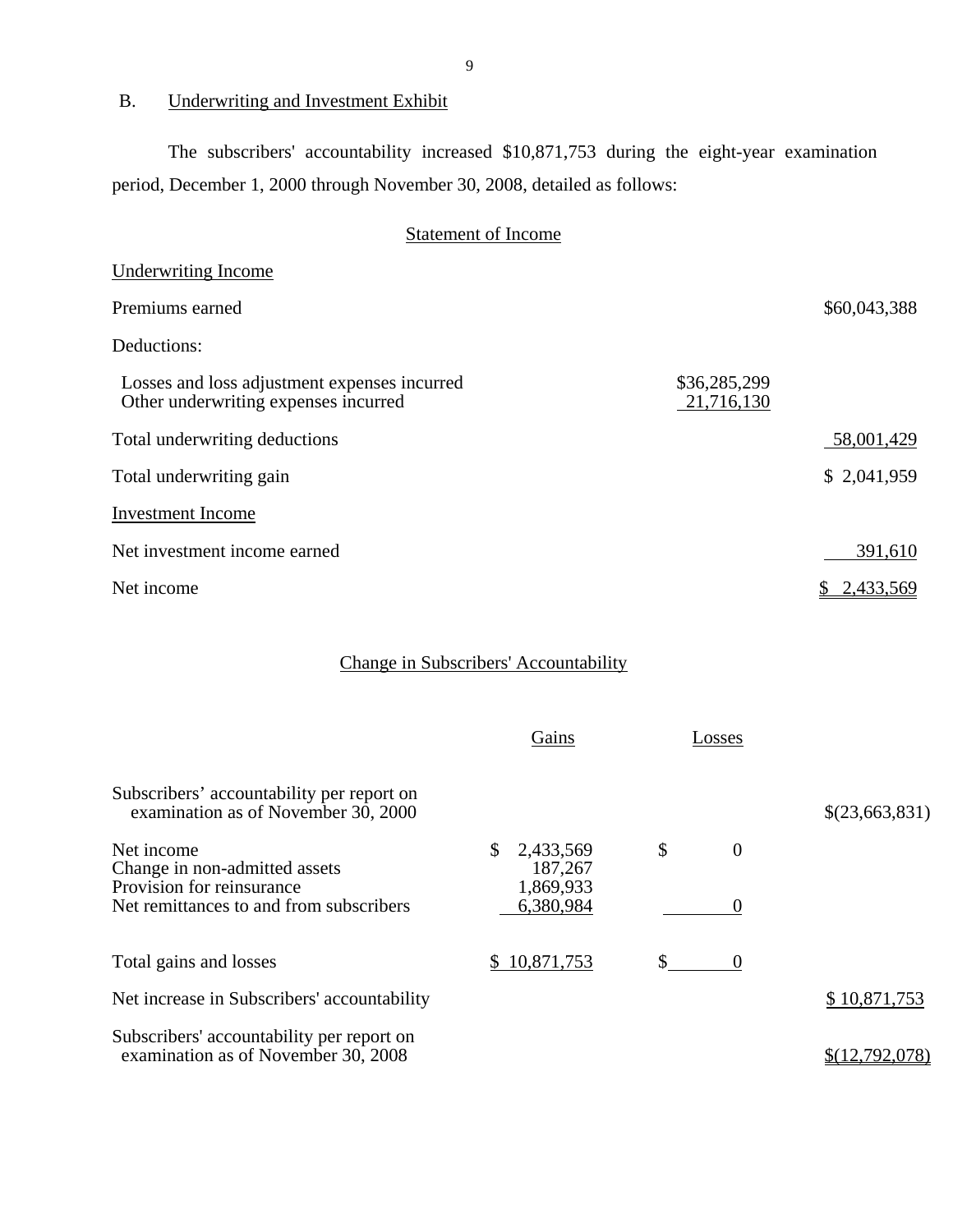#### **4. LOSSES AND LOSS ADJUSTMENT EXPENSES**

The examination liability for losses and loss adjustment expenses in the amount of \$13,514,636 is the same as reported by the Syndicate in its November 30, 2008 financial statement.

The examination analysis was conducted in accordance with generally accepted actuarial principles and practices and was based on statistical information contained in the Syndicate's internal control records and its filed financial statement.

#### **5. COMPLIANCE WITH PRIOR REPORT ON EXAMINATION**

The previous report on examination as of November 30, 2000, contained one comment and recommendation. (The page number refers to the prior report):

#### **ITEM**

#### PAGE NO.

9

**Accounts and Records** 

A. Accounts and Records<br>It was recommended that the syndicate prepare and submit to the Department, on an annual basis:

- 1) A balance sheet showing assets (including non-ledger and not admitted), liabilities, and subscribers' accountability.
- 2) A statement of income similar to that included in the Underwriting and Investment Exhibit of the NAIC Blank.
- 3) An exhibit showing all expenses paid and incurred, allocated among loss adjustment expenses, other underwriting expenses, and investment expenses.
- 4) A reconciliation of ledger assets similar to that included in the NAIC Blank.

The Syndicate did not comply with this recommendation and it is repeated in this report.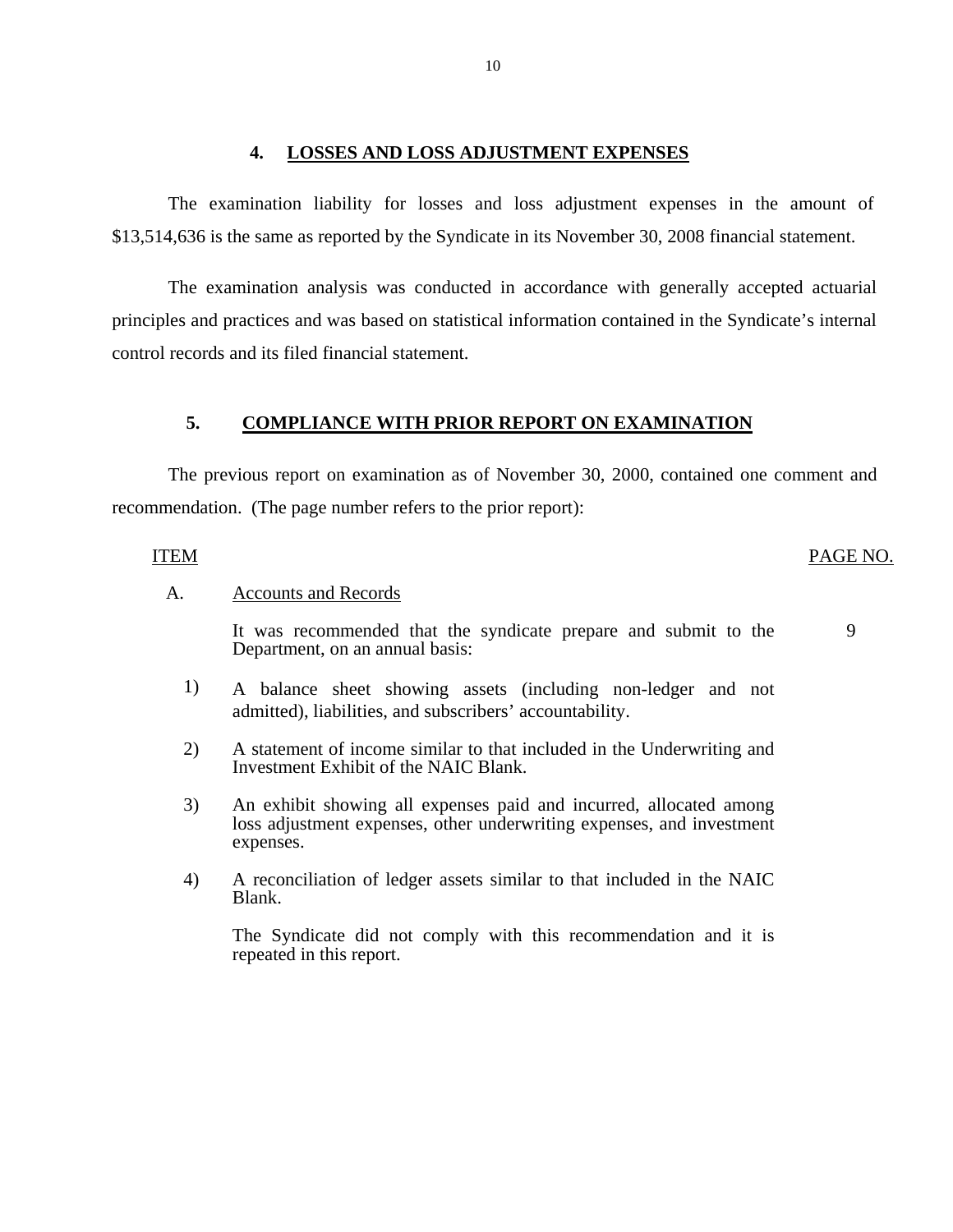### **6. SUMMARY OF COMMENTS AND RECOMMENDATIONS**

#### <span id="page-13-0"></span>**ITEM**

### PAGE NO.

#### **Accounts and Records**

A. Accounts and Records<br>It is again recommended that the Syndicate prepare and submit to the 7 Department, on an annual basis:

- 1) A balance sheet showing assets (including assets not admitted), liabilities, and subscribers' accountability.
- 2) A statement of income similar to that included in the Underwriting and Investment Exhibit of the NAIC Blank.
- 3) An exhibit showing all expenses paid and incurred, allocated among loss adjustment expenses, other underwriting expenses, and investment expenses.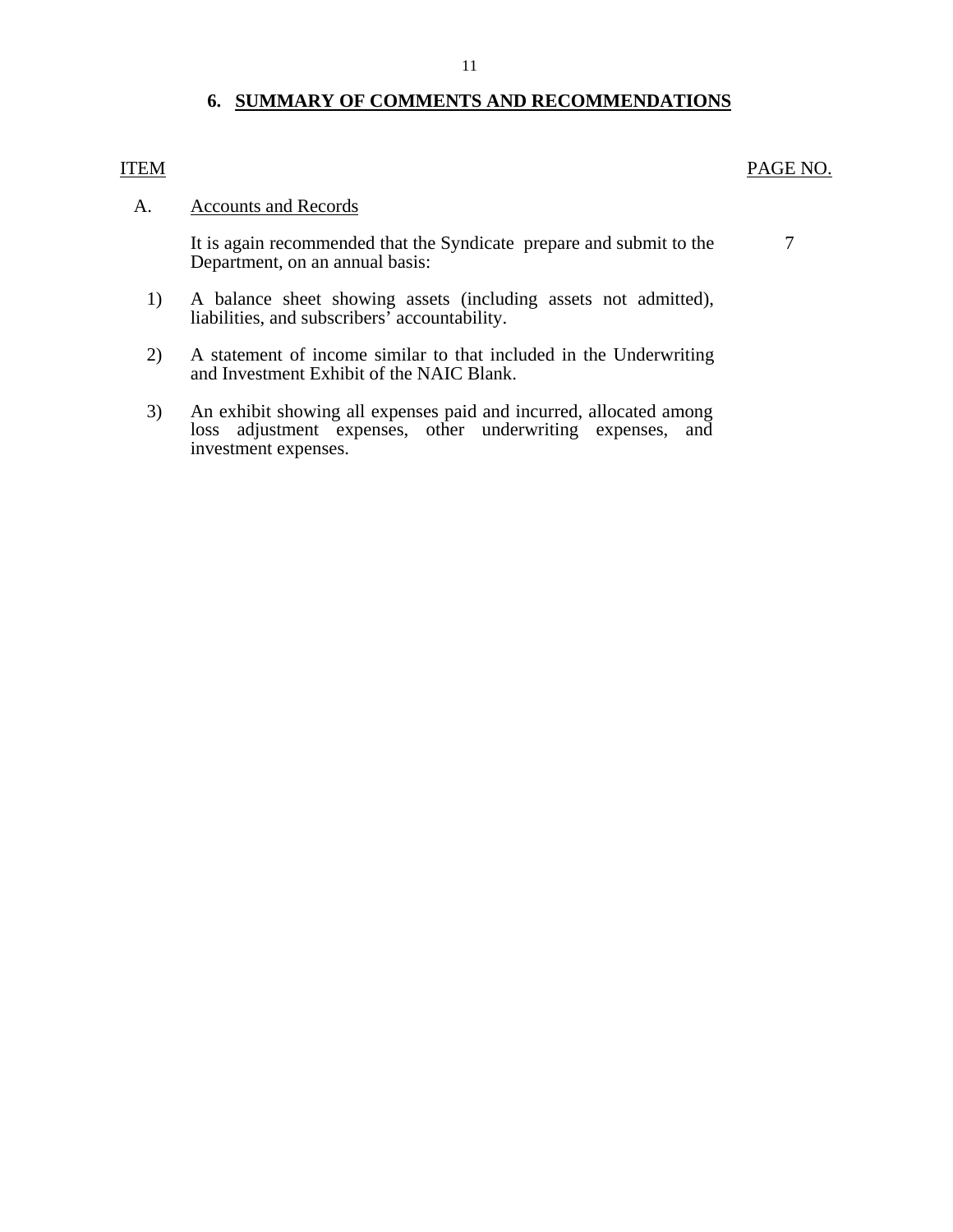Respectfully submitted,

\_\_\_\_\_\_\_\_/s/\_\_\_\_\_\_\_\_\_\_\_\_\_\_

Gilbert Denton Senior Insurance Examiner

 STATE OF NEW YORK ) ) SS.  $\mathcal{L}$ COUNTY OF NEW YORK)

GILBERT DENTON, being duly sworn, deposes and says that the foregoing report submitted by him is true to the best of his knowledge and belief.

> $\frac{1}{s}$ Gilbert Denton

Subscribed and sworn to before me

this  $\_\_\_\$  day of  $\_\_\_\_\_\$  2009.